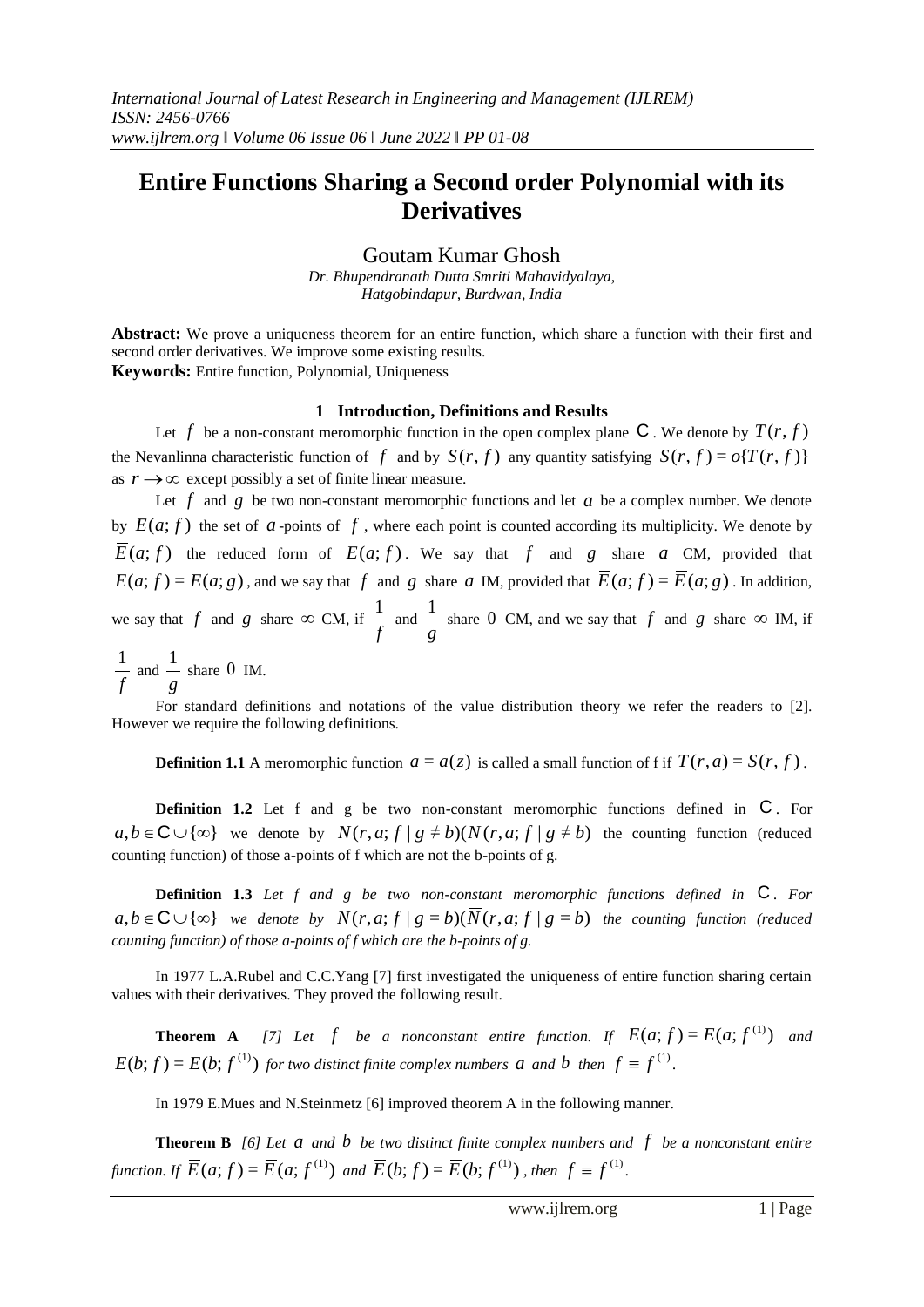# *International Journal of Latest Research in Engineering and Management (IJLREM) ISSN: 2456-0766*

*www.ijlrem.org ǁ Volume 06 Issue 06 ǁ June 2022 ǁ PP 01-08*

In 1986 Jank,Mues and Volkman [3] considered the problem of sharing a single value by the derivatives of an entire function. Their result may be stated as follows.

**Theorem C** [3] Let f be a non-constant entire function and  $a (\neq 0)$  be a finite complex number. If  $\overline{E}(a; f) = \overline{E}(a; f^{(1)})$  and  $\overline{E}(a; f) \subset \overline{E}(a; f^{(2)})$ , then  $f \equiv f^{(1)}$ .

In 2002 Chang and Fang [1] extended Theorem C and proved the following result.

**Theorem D** [1] Let f be a non-constant entire function. If  $\overline{E}(z; f) = \overline{E}(z; f^{(1)})$  and  $\overline{E}(z; f^{(1)}) \subset \overline{E}(z; f^{(2)})$ , then  $f \equiv f^{(1)}$ .

In this paper, we will improve Theorem D by increasing the power of the sharing function z as well as relaxing the condition by considering one sided inclusion  $\overline{E}(a; f) \subset \overline{E}(a; f^{(1)})$  instead of  $\overline{E}(z; f) = \overline{E}(z; f^{(1)})$  in Theorem D.

We give an example below to show that the Theorem 1.1 is not true if we consider  $a(z) = z^2$  that is the Theorem 1.1 is not true for general second degree polynomial  $a(z)$ . So  $a(z) = z^2 + 1$  is necessary in Theorem 1.1.

**Example 1.1** Let 
$$
f(z) = 2z^2 - 4z + 4
$$
 and  $a(z) = z^2$ , then  
\n $f(z) - a(z) = z^2 - 4z + 4 = (z - 2)^2$  and  $f^{(1)}(z) - a(z) = 4z - 4 - z^2 = -(z - 2)^2$  and  
\n $f^{(2)}(z) - a(z) = 4 - z^2 = (2 - z)(2 + z)$ , which means  $\overline{E}(a; f) \subset \overline{E}(a; f^{(1)})$  and  
\n $\overline{E}(a; f^{(1)}) \subset \overline{E}(a; f^{(2)})$ , but  $f \neq Aexp\{z\}$  or  $f \neq (z^2 + 1) + (z^2 - 4z + 5)exp\{\frac{z}{2 + Bi}\}$ , where A is a  
\nnon-zero constant and  $B^2 = 1$ .

We now state the main result of the paper.

**Theorem 1.1** Let f be a non-constant entire function and  $a(z) = z^2 + 1$ . If  $\overline{E}(a; f) \subset \overline{E}(a; f^{(1)})$ *and*  $\overline{E}(a; f^{(1)}) \subset \overline{E}(a; f^{(2)})$ , then either  $f = Aexp\{z\}$  or  $f = (z^2 + 1) + (z^2 - 4z + 5)exp\{\frac{z}{z-2z}\}$ 2  $=(z^2+1)+(z^2-4z+5)exp{$ *Bi*  $f = (z^2 + 1) + (z^2 - 4z + 5)exp{\frac{z}{2}}$  $^{+}$  $+1$ ) + ( $z^2$  – 4z + where A is a non-zero constant and  $B^2 = 1$ .

**Corollary 1.1** If in Theorem 1.1 we assume  $\overline{E}(a; f) = \overline{E}(a; f^{(1)})$ , then  $f = Aexp\{z\}$ , where  $A \neq 0$ ) *is a constant.* 

#### **2 Lemmas**

In this section we present a very important lemma which helps us to prove the theorem.

**Lemma 2.1** [4] Let  $f$  be a transcendental entire function and  $a = a(z) (\neq 0, \infty)$  be a non-constant small function of f such that  $\overline{E}(a;f)\subset \overline{E}(a;f^{(1)})$  and  $\overline{E}(a;f^{(1)})\subset \overline{E}(a;f^{(2)})$ . Then  $f=Aexp\{z\}$  if *and only if*  $m(r, \frac{1}{\cdot}, \frac{1}{\cdot}) = S(r, f)$  $f - a$ *m r*  $\frac{1}{a} = S(r, f)$ , where A is a non-zero constant.

## **3 Proof of the theorem**

*Proof of Thorem \reft1*. First we suppose that  $f$  is a transcendental entire function. Let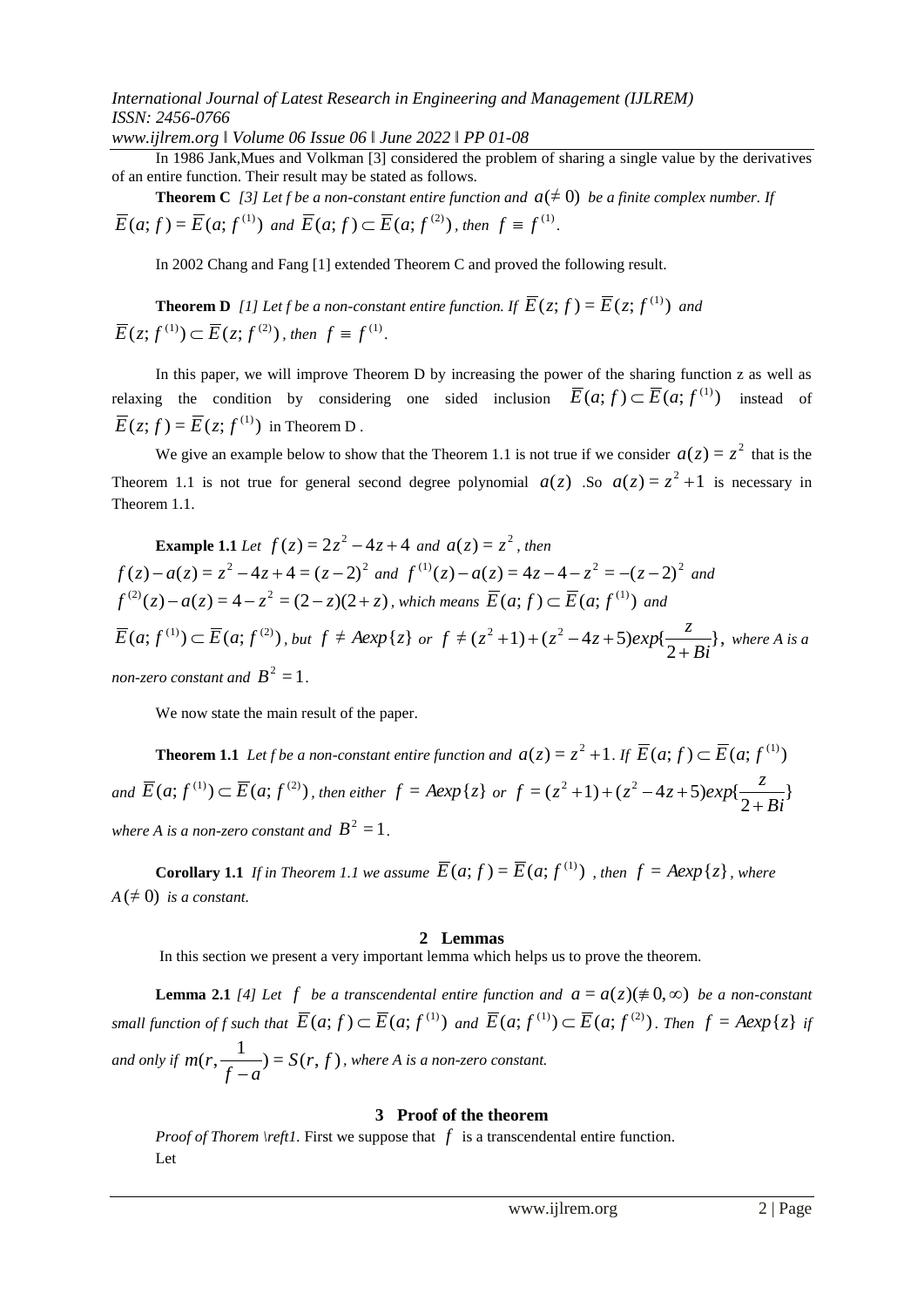*www.ijlrem.org ǁ Volume 06 Issue 06 ǁ June 2022 ǁ PP 01-08*

$$
\psi = \frac{(a - a^{(1)})(f^{(2)} - a^{(2)}) - (a - a^{(2)})(f^{(1)} - a^{(1)})}{(f - a)}
$$
\n(1)

where  $a = z^2 + 1$ .

If  $\psi \equiv 0$ . Then

$$
\frac{f^{(2)}-2}{f^{(1)}-2z}=\frac{z^2-1}{z^2-2z+1}
$$

i.e.,

$$
\frac{f^{(2)}-2}{f^{(1)}-2z} = 1 + \frac{2z-2}{z^2-2z+1}
$$

This gives on integration

$$
\log(f^{(1)} - 2z) = z + \log(z^2 - 2z + 1) + \log A \tag{2}
$$

i.e.,

i.e.,

$$
f^{(1)} = 2z + A(z^2 - 2z + 1)exp{z}
$$
  

$$
f = z^2 + A(z^2 - 4z + 5)exp{z} + B,
$$
 (3)

and

$$
f^{(2)} = 2 + A(z^2 - 1)exp{z}.
$$

Where  $A(\neq 0)$  and B are constants.

Let  $z_0$  be a solution of  $f(z) - a(z) = 0$ .

Then

$$
f(z_0) - (z_0^2 + 1) = A(z_0^2 - 4z_0 + 5)exp{z_0} + B - 1 = 0,
$$
\n(4)

$$
f^{(1)}(z_0) - (z_0^2 + 1) = A(z_0^2 - 2z_0 + 1)exp{z_0} - (z_0^2 - 2z_0 + 1) = 0,
$$
\n(5)

and

$$
f^{(2)}(z_0) - (z_0^2 + 1) = A(z_0^2 - 1)exp{z_0} + (1 - z_0^2) = 0,
$$
\n(6)

From (5) we get

$$
(z_0^2 - 2z_0 + 1)(A \exp\{z_0\} - 1) = 0
$$

i.e.,  $Aexp\{z_0\} = 1$  or  $z_0 = 1$ .

If  $z_0 = 1$  then the equation (2) does not exist, so  $z_0 \neq 1$ .

If  $Aexp{z_0} = 1$  then from the equation (4) we get,

$$
z_0^2 - 4z_0 + 4 + B = 0
$$

i.e.,  $z_0 = 2 \pm \sqrt{Bi}$ . That is  $f(z) - (z^2 + 1) = 0$  has two solutions  $z_0 = 2 \pm \sqrt{Bi}$ . Also from (3)  $f(z) - (z^2 + B) = 0$  implies  $Aexp{z}(z^2 - 4z + 5) = 0$ , since  $Aexp{z} \neq 0$  then  $z = 2 \pm i$ . Hence  $f(z) - (z^2 + B) = 0$  has two solutions  $z = 2 \pm i$ . We conclude that  $\sqrt{B} = \pm 1$  i.e.,  $B = 1$  and } 2  $= exp\{\frac{1}{2}\}$ *i A exp*  $\frac{1}{\pm i}$ .

Putting the value of A and B in (3) we get,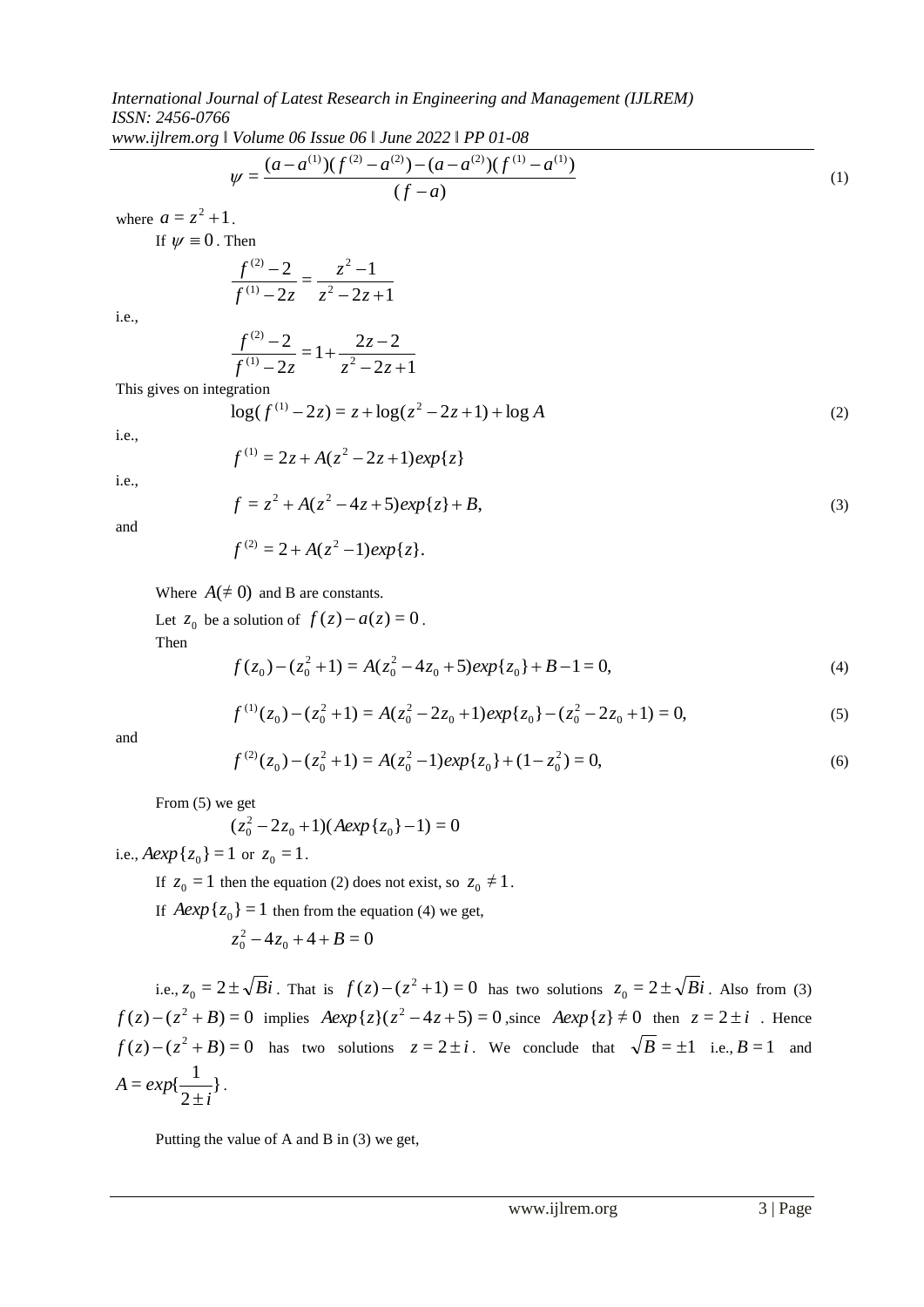*www.ijlrem.org ǁ Volume 06 Issue 06 ǁ June 2022 ǁ PP 01-08*

$$
f(z) = z^2 + 1 + (z^2 - 4z + 5)exp\{\frac{z}{2 \pm i}\}.
$$

Now we suppose that  $\psi \neq 0$ . Then

$$
f - a \equiv \frac{1}{\psi} [(a - a^{(1)})(f^{(2)} - a^{(2)}) - (a - a^{(2)})(f^{(1)} - a^{(1)})]
$$
(7)

where  $a = z^2 + 1$ .

And so

$$
[1 + (\frac{1}{\psi})(a - a^{(2)}) + \frac{a^{(1)}}{\psi}](f^{(1)} - a) = (a^{(1)} - a)[1 + (\frac{1}{\psi})(a - a^{(1)}) + \frac{2}{\psi}(a^{(1)} - a^{(2)})]
$$
  
+ 
$$
(a^{(1)} - a)[\frac{1}{\psi} - (\frac{1}{\psi})](f^{(2)} - a^{(1)}) - (a^{(1)} - a)\frac{f^{(3)} - a^{(2)}}{\psi}
$$
 (8)

Let

$$
\Delta = 1 + \left(\frac{1}{\psi}\right) (a - a^{(1)}) + \frac{2}{\psi} (a^{(1)} - a^{(2)}) \equiv 0
$$

i.e.,

$$
1 + \left(\frac{1}{\psi}\right)^{2} (z^{2} - 2z + 1) + \frac{2}{\psi} (2z - 2) \equiv 0
$$
\n(9)

i.e.,

$$
\psi^2 + 4(z - 1)\psi \equiv \psi'(z^2 - 2z + 1)
$$
\n(10)

We claim that  $\psi$  is not transcendental.

Indeed, if  $\psi$  is transcendental, then from (10) we get

$$
T(r,\psi) = m(r,\psi) + N(r,\psi)
$$
  
\n
$$
\leq m(r,\frac{\psi'}{\psi}) + O(\log r)
$$
  
\n
$$
= S(r,\psi).
$$

Thus we get a contradiction:  $T(r, \psi) = S(r, \psi)$ .

Hence  $\psi$  is a rational function. Solving the differential equation (10) we get,

$$
\psi = \frac{-3(z-1)^4}{(z-1)^3 + 3k} = az + b(say)
$$
 where  $a \neq 0$ , b and k are constants.

Put  $\psi = az + b$  in (10) and equating the coefficients of  $z^2$ ,  $z$  and constant term both the sides we get,  $a^2 + 4a = a$  i.e.,  $a = 0$  or  $a = -3$  but  $a \neq 0$  so  $a = -3$  and  $b = 3$ . Hence  $\psi = -3(z-1)$ .

If we put  $\psi = -3(z-1)$  in (1) we get,

$$
-3(z-1)(f-z2-1) = (z2-2z+1)(f(2)-2) - (z2-1)(f(1)-2z)
$$

i.e.,

$$
(z-1){(z-1)(f(2) - 2) - (z+1)(f(1) - 2z) + 3(f - z2 - 1)} = 0
$$

i.e.,

$$
z = 1 \text{ or } (z-1)(f(2) - 2) - (z+1)(f(1) - 2z) + 3(f - z2 - 1) = 0
$$
\n(11)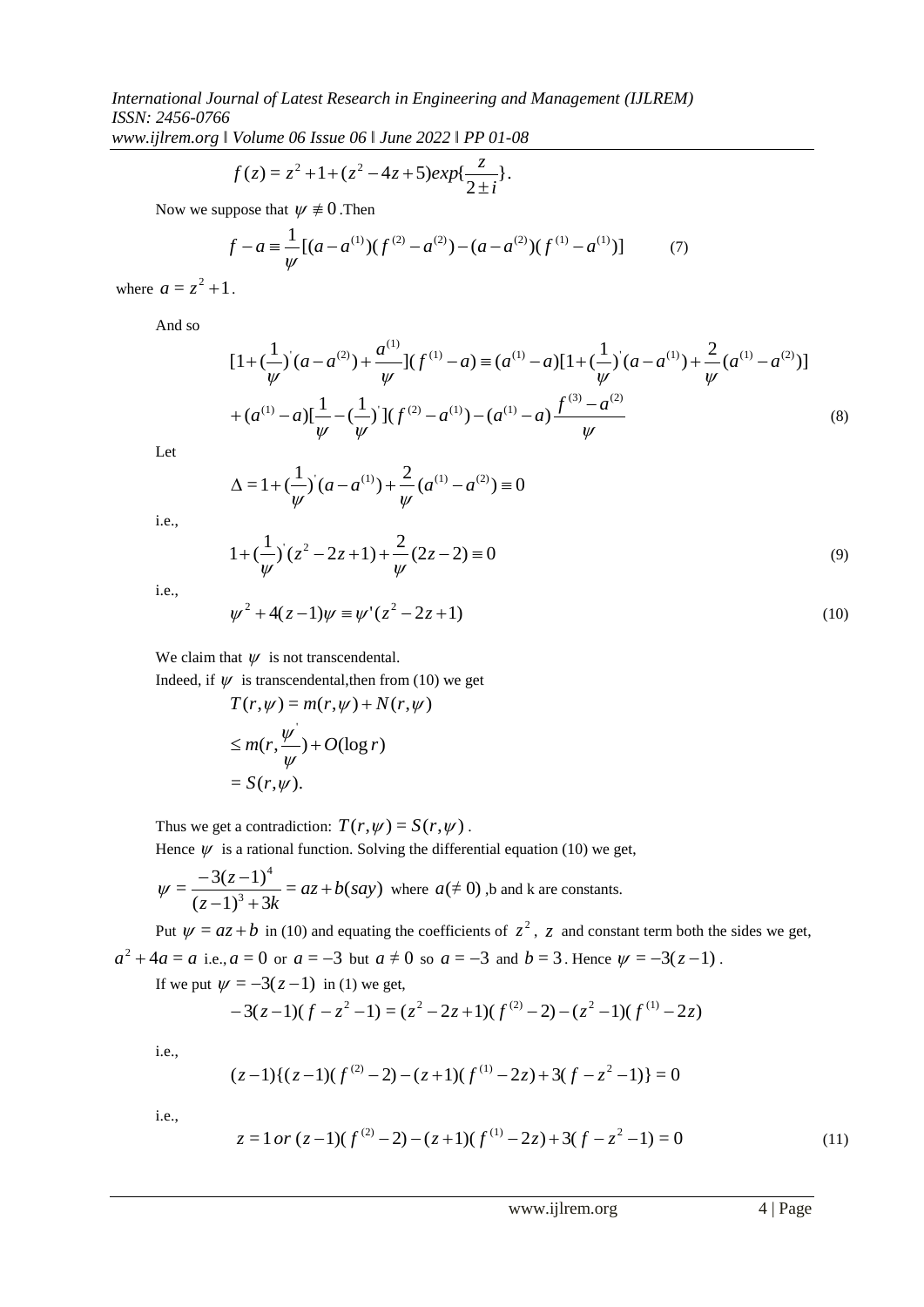# *International Journal of Latest Research in Engineering and Management (IJLREM) ISSN: 2456-0766*

*www.ijlrem.org ǁ Volume 06 Issue 06 ǁ June 2022 ǁ PP 01-08*

If  $z = 1$  then from (9) we get  $1 \equiv 0$ , which is a contradiction. Now differentiating thrice of the equation (11) we get

$$
\frac{f^{(5)}}{f^{(4)}} = \frac{z-2}{z-1} = 1 - \frac{1}{z-1}
$$

On integration we obtain

$$
f^{(4)}=\frac{c.\exp\{z\}}{z-1},
$$

where  $c \neq 0$  is a constant. This is not possible because  $f$  is an entire function.

Therefore  $\Delta \neq 0$  and so from (??) we obtain

$$
\frac{1}{f^{(1)}-a} = \frac{1 + (\frac{1}{\psi})(a-a^{(2)}) + \frac{a^{(1)}}{\psi}}{(a^{(1)}-a)\Delta} - \frac{(\frac{1}{\psi} - (\frac{1}{\psi}))(f^{(2)}-a^{(1)})}{\Delta(f^{(1)}-a)} + \frac{1}{\Delta\psi} \cdot \frac{f^{(3)}-a^{(2)}}{f^{(1)}-a}.
$$

 $(1)$ 

Hence

$$
m(r, \frac{1}{f^{(1)} - a}) = S(r, f) \tag{12}
$$

because  $T(r, \psi) = S(r, f)$  and f is transcendental.

By the hypotheses we see that  $z = 1$  *and*  $-1$  are only the possible multiple zero of  $f^{(1)} - a$ . So,

$$
N(r, a; f^{(1)} | f \neq a) \leq N(r, 0; \psi) + O(\log r) = S(r, f).
$$

Also since  $\overline{E}(a; f) \subset \overline{E}(a; f^{(1)})$  then

$$
N(r, a; f^{(1)}) = N(r, a; f) + N(r, a; f^{(1)} | f \neq a) + O(\log r) = N(r, a; f) + S(r, f). \tag{13}
$$

From  $(7)$  we get,

$$
f = a + \frac{f^{(1)} - a^{(1)}}{\psi} [(a - a^{(1)}) \cdot \frac{f^{(2)} - a^{(2)}}{f^{(1)} - a^{(1)}} - (a - a^{(2)})]
$$

Hence,

$$
m(r, f) \le m(r, f^{(1)} - a^{(1)}) + S(r, f)
$$
  
\n
$$
\le m(r, f^{(1)}) + S(r, f)
$$
  
\n
$$
= T(r, f^{(1)}) + S(r, f).
$$

Since  $f$  is an entire function we get,

$$
T(r, f) = m(r, f) \le T(r, f(1)) + S(r, f)
$$
\n(14)

Also,

$$
T(r, f^{(1)}) = m(r, f^{(1)}) \le m(r, f) + m(r, \frac{f^{(1)}}{f}) = T(r, f) + S(r, f)
$$
\n(15)

Therefore

$$
T(r, f) = T(r, f(1)) + S(r, f).
$$
 (16)

www.ijlrem.org 5 | Page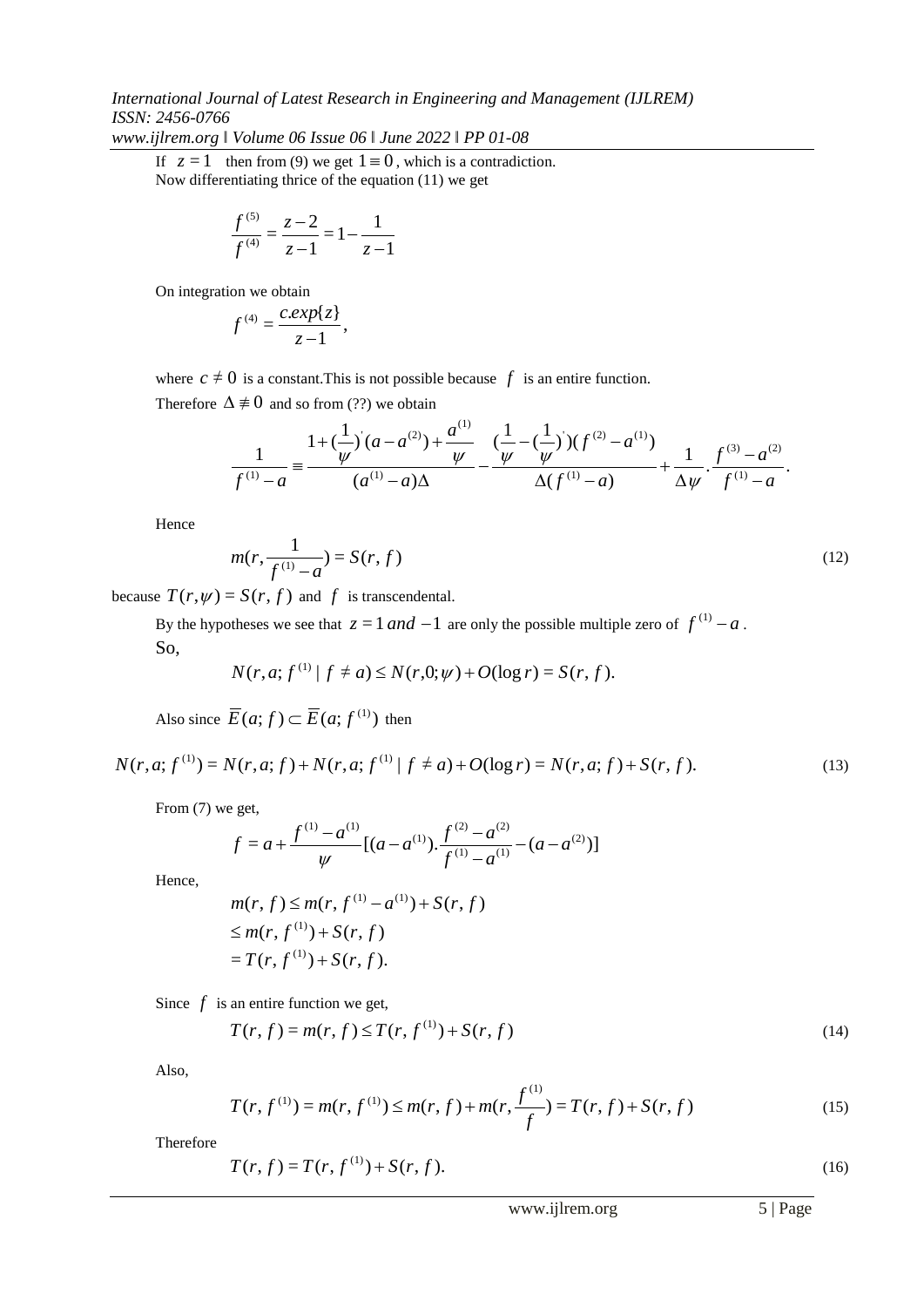From (12),(13) and (16) we get

$$
m(r, \frac{1}{f-a}) = T(r, f) - N(r, \frac{1}{f-a}) + S(r, f)
$$
  
=  $T(r, f^{(1)}) - N(r, \frac{1}{f-a}) + S(r, f)$   
=  $N(r, \frac{1}{f^{(1)}-a}) - N(r, \frac{1}{f-a}) + S(r, f)$   
=  $S(r, f)$ .

Therefore by Lemma 2.1 we get  $f = Aexp{z}$ .

Now we prove that  $f$  can not be a polynomial. We suppose that  $f$  is a polynomial and consider the following cases.

**Case 1.** Let  $f = Az + B$ , where  $A \neq 0$  and B are constants, and  $a(z) = z^2 + 1$  then if  $z_0$  is a root of  $f(z) - (z^2 + 1) = 0$ , then by hypotheses  $z_0$  is also a root of  $f^{(1)}(z) - (z^2 + 1) = 0$  and  $f^{(2)}(z) - (z^2 + 1) = 0$ . Hence  $A - (z_0^2 + 1) = 0$  and  $0 - (z_0^2 + 1) = 0$  i.e.,  $A = z_0^2 + 1 = 0$ , which is a contradiction.

**Case 2.** Let  $f = Az^2 + Bz + C$ , where  $A(± 0)$ , B and C are constants. If  $f(z) - a(z) = 0$  has two distinct roots  $z_1$  and  $z_2$ , then by hypotheses  $z_1$  and  $z_2$  are also roots of  $f^{(1)}(z) - (z^2 + 1) = 0$  and  $f^{(2)}(z) - (z^2 + 1) = 0$ . That is  $z_1$  and  $z_2$  are roots of  $2Az + B - (z^2 + 1) = 0$  and so  $z_1 + z_2 = 2A$ . Also  $z_1$  and  $z_2$  are roots of  $2A - (z^2 + 1) = 0$  and so  $z_1 + z_2 = 0$ . Hence  $2A = 0$  i.e.,  $A = 0$ , a contradiction.

So  $f(z) - a(z) = 0$  has only one double root  $z_0$ . Then by hypotheses  $z_0$  is also a root of  $f^{(1)}(z) - a(z) = 0$  and  $f^{(2)}(z) - a(z) = 0$ . So,

$$
Az_0^2 + Bz_0 + C - z_0^2 - 1 = 0
$$
\n<sup>(17)</sup>

$$
2A z_0 + B - z_0^2 - 1 = 0 \tag{18}
$$

$$
2A z_0 + B - 2z_0 = 0 \tag{19}
$$

$$
2A - z_0^2 - 1 = 0 \tag{20}
$$

Solving these four equations we obtain  $A = 1, B = 0$  and  $C = 1$ . So,  $f(z) = z^2 + 1$ i.e.,  $f(z) \equiv a(z)$ . Since  $\overline{E}(a; f) \subset \overline{E}(a; f^{(1)})$ , we arrive at a contradiction.

**Case 3.** Let f be a polynomial of degree 3. Suppose  $f = Az^3 + Bz^2 + Cz + D$ , where  $A(\neq 0)$ , B,C and D are constants.

**Subcase 3.1.** First we suppose that  $f(z) - a(z) = 0$  has three distinct roots. Since  $\overline{E}(a; f) \subset \overline{E}(a; f^{(1)})$  so these three roots are also the roots of the equation  $f^{(1)}(z) - a(z) = 0$  i.e., of the equation  $3Az^{2} + 2Bz + C - (z^{2} + 1) = 0$ , which is possible when  $f^{(1)}(z) = a(z)$ . Since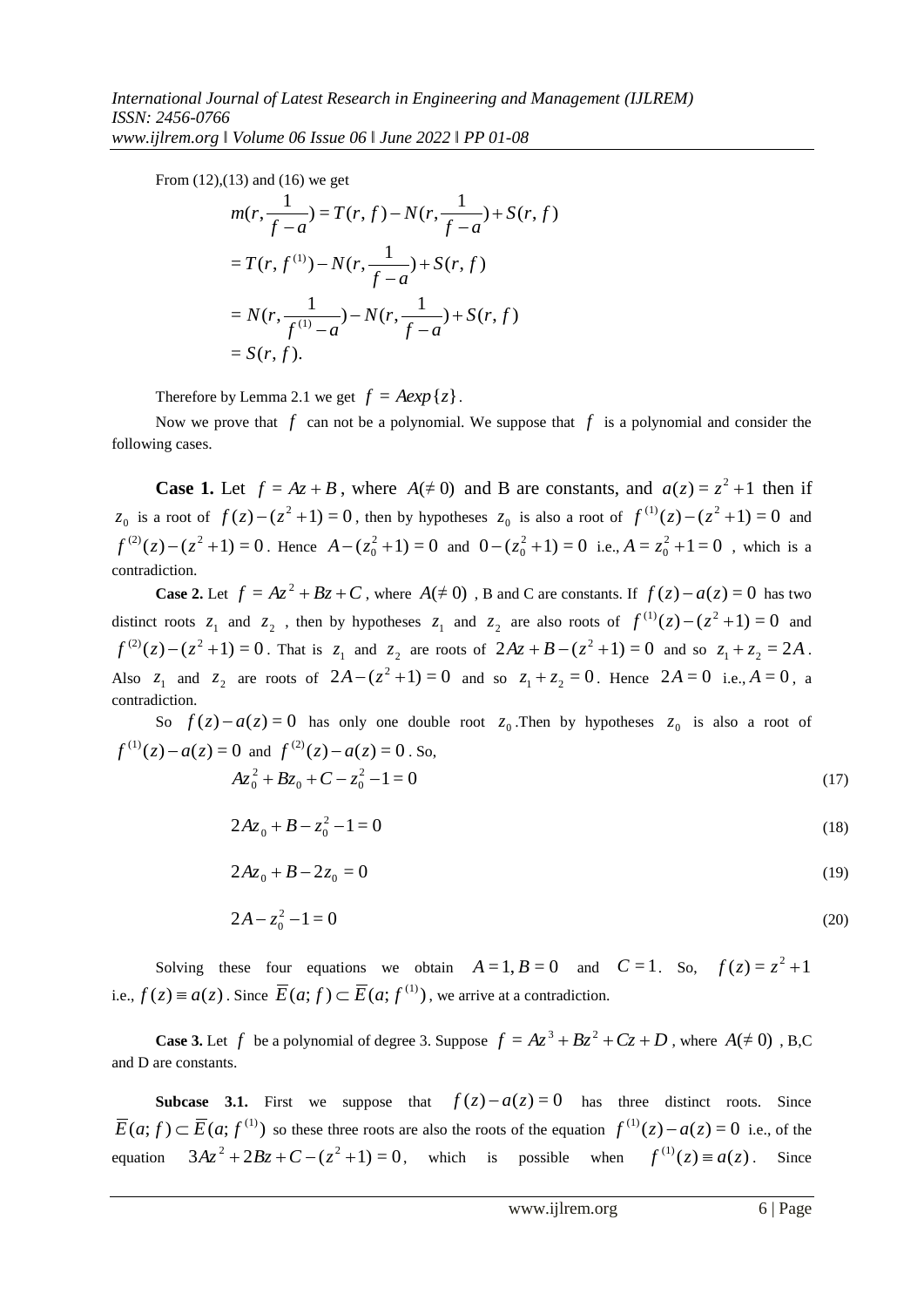$\overline{E}(a, f^{(1)}) \subset \overline{E}(a, f^{(2)})$ , we arrive at a contradiction.

**Subcase 3.2.** Now we suppose that  $f(z) - a(z) = 0$  has one double root and one simple root. Let  $z_1$ be a double root and  $z_2$  be a simple root of the equation  $f(z) - a(z) = 0$ . Then by hypotheses,

$$
Az_1^3 + Bz_1^2 + Cz_1 + D - z_1^2 - 1 = 0
$$
\n(21)

$$
3Az_1^2 + 2Bz_1 + C - z_1^2 - 1 = 0
$$
\n(22)

$$
6A z_1 + 2B - z_1^2 - 1 = 0 \tag{23}
$$

$$
3Az_1^2 + 2Bz_1 + C - 2z_1 = 0 \tag{24}
$$

Solving these four equations we obtain,  $B=1-3A$ ,  $C=3A$  and  $D=1-A$ . And so  $f(z) = A(z-1)^3 + (z^2+1)$ . Hence the equation  $f(z) - a(z) = A(z-1)^3$  has only one root of multiplicity three which contradicts our assumption that  $f(z) - a(z) = 0$  has one double root and one simple root.

**Subcase 3.3.** Now we suppose that  $f(z) - a(z) = 0$  has only one root of multiplicity three. Let  $z_1$  be the root of multiplicity three of the equation  $f(z) - a(z) = 0$ . Then by hypotheses, we obtain the equations (21)-(24) and the equation

$$
6A z_1 + 2B - 2 = 0 \tag{25}
$$

Solving the equations (21)-(24) we obtain,  $f(z) - a(z) = A(z-1)^3$ . But from (23) and (25) we get  $z_1^2 - 1 = 0$  i.e.,  $z_1 = 1$  and  $-1$ , so -1 also a root of the equation  $f^{(2)}(z) - a(z) = 0$  i.e., of the equation  $6A(z-1) + 2 - z^2 - 1 = 0$ , if we put  $z = -1$  of this equation we get  $A = 0$ , which is a contradiction.

**Case 4.** Let f be a polynomial of degree  $d(\geq 4)$ . If  $z_1, z_2, ..., z_n$  are the roots of the equation  $f(z) - a(z) = 0$ . Then we have

$$
f(z) = (z2 + 1) + A(z - z1)a1 (z - z2)a2...(z - zn)an
$$
 (26)

$$
f^{(1)}(z) = (z^2 + 1) + B(z - z_1)^{\beta_1} (z - z_2)^{\beta_2} ... (z - z_n)^{\beta_n} P(z)
$$
\n(27)

$$
f^{(2)}(z) = (z^2 + 1) + C(z - z_1)^{\gamma_1} (z - z_2)^{\gamma_2} \dots (z - z_n)^{\gamma_n} P(z) Q(z)
$$
 (28)

where  $P(z)$ ,  $Q(z)$  are polynomials and A,B,C are three non-zero constant, and  $\{\alpha_j\}$ ,  $\{\beta_j\}$ ,  $\{\gamma_j\}$  $(i=1,2,...n)$  are positive integers satisfying

$$
\alpha_1 + \alpha_2 + \dots + \alpha_n = d, \beta_1 + \beta_2 + \dots + \beta_n + degP = d - 1,and \gamma_1 + \gamma_2 + \dots + \gamma_n + degP + degQ = d - 2.
$$
 (29)

Differentiating equation (26) and equate with (27) we get,

$$
2z + A \sum_{i=1}^{n} \alpha_i (z - z_i)^{\alpha_i - 1} \prod_{j \neq i} (z - z_j)^{\alpha_j} \equiv (z^2 + 1) + B \prod_{j=i}^{n} (z - z_j)^{\beta_j} P(z)
$$
(30)

If  $\alpha_j \ge 2$ . Then by (30) we get  $z_j = 1$ . With out loss of generality, we assume that  $j = 1$ . Then by (26),(27) and (??) we obtain,